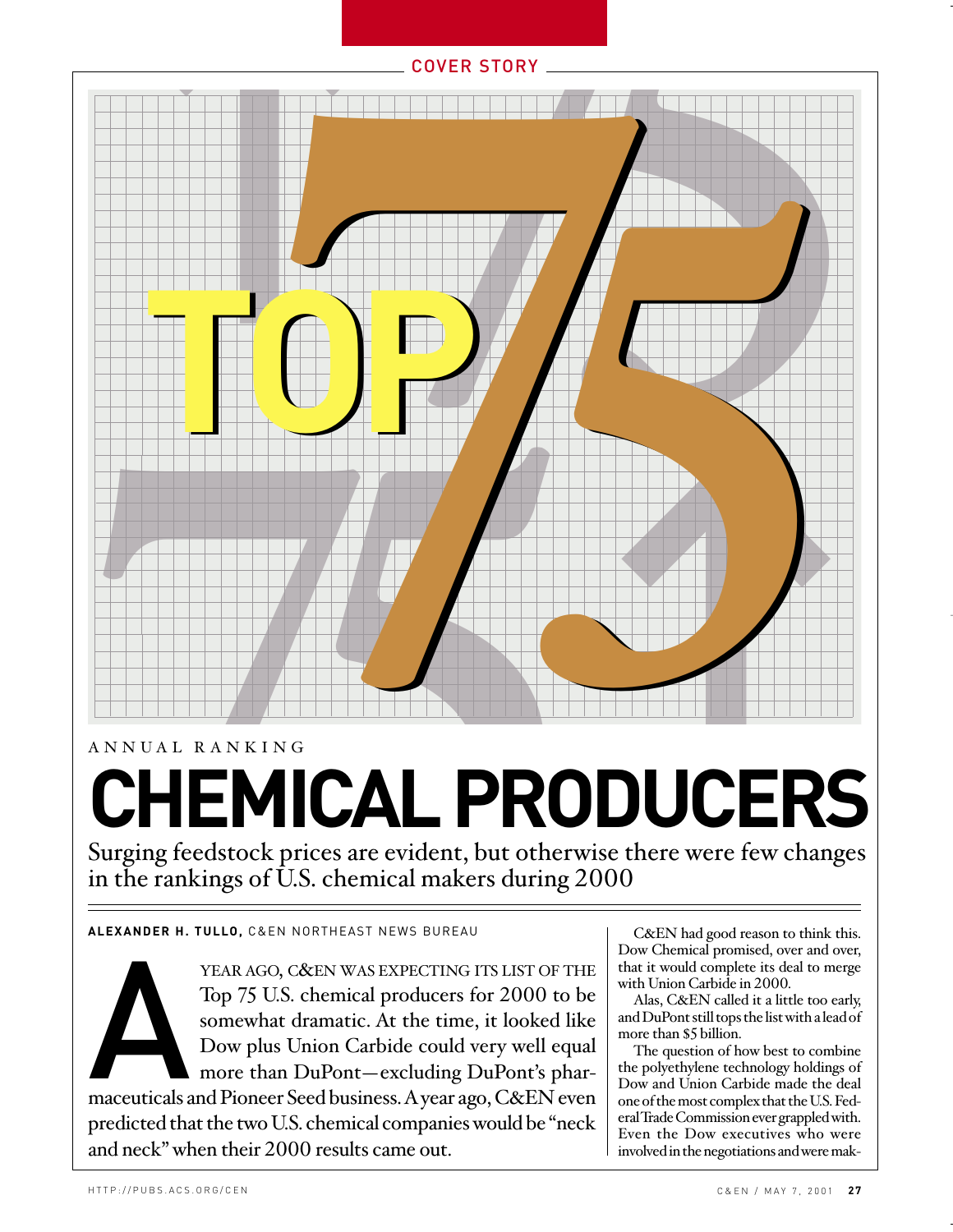# **Movers and shakers**

**High raw material costs left the biggest mark on the Top 75 this year**

| 2000            | <b>RANK RANK</b><br>1999 |                                     | <b>CHEMICAL</b><br><b>SALES</b><br>(\$ MILLIONS) FROM<br>2000 | 1999         | <b>CHEMICAL</b><br>CHANGE SALES AS<br>% OF TOTAL<br><b>SALES</b> | <b>INDUSTRY</b><br>CLASSIFICATION                 | <b>CHEMICAL</b><br>OPERATING CHANGE<br><b>PROFITS</b> <sup>ª</sup><br>(\$ MILLIONS) | <b>FROM</b><br>1999 | <b>CHEMICAL</b><br><b>OPERATING</b><br><b>PROFITS AS</b><br>% OF TOTAL OPERATING<br><b>OPERATING</b><br><b>PROFIT</b> | <b>PROFIT</b><br><b>MARGIN</b> <sup>D</sup> | <b>IDENTIFIABLE CHEMICAL</b><br><b>CHEMICAL</b><br><b>ASSETS</b><br>(\$ MILLIONS) | <b>ASSETS AS</b><br>% OF TOTAL<br><b>ASSETS</b> | <b>OPERATING</b><br><b>RETURN ON</b><br><b>CHEMICAL</b><br>ASSETS <sup>C</sup> |
|-----------------|--------------------------|-------------------------------------|---------------------------------------------------------------|--------------|------------------------------------------------------------------|---------------------------------------------------|-------------------------------------------------------------------------------------|---------------------|-----------------------------------------------------------------------------------------------------------------------|---------------------------------------------|-----------------------------------------------------------------------------------|-------------------------------------------------|--------------------------------------------------------------------------------|
| $\mathbf{1}$    | 1                        | <b>DuPont</b>                       | \$28,406.0                                                    | 2.6%         | 89.2%                                                            | <b>Diversified</b>                                | na                                                                                  | na                  | na                                                                                                                    | na                                          | \$20,245.0                                                                        | 69.5%                                           | na                                                                             |
| $\overline{2}$  | $\overline{2}$           | Dow Chemical                        | 23,008.0                                                      | 15.1         | 100.0                                                            | Basic chemicals                                   | \$2,266.0                                                                           | 0.9%                | 100.0%                                                                                                                | 9.8%                                        | 27,645.0                                                                          | 100.0                                           | 8.2%                                                                           |
| $\sqrt{3}$      | $\mathfrak{B}$           | ExxonMobil <sup>a</sup>             | 21,543.0                                                      | 35.1         | 9.3                                                              | Petroleum                                         | 1,161.0                                                                             | $-14.3$             | 6.9                                                                                                                   | 5.4                                         | na                                                                                | na                                              | na                                                                             |
| $\overline{4}$  | $\overline{4}$           | Huntsman Corp.                      | 8,000.0                                                       | 0.0          | 100.0                                                            | Basic chemicals                                   | na                                                                                  | na                  | na                                                                                                                    | na                                          | na                                                                                | na                                              | na                                                                             |
| 5               | 6                        | General Electrice,f                 | 7,776.0                                                       | 12.0         | 6.0                                                              | Diversified                                       | 1,923.0                                                                             | 16.5                | 15.1                                                                                                                  | 24.7                                        | 9,561.0                                                                           | 2.2                                             | 20.1                                                                           |
|                 |                          |                                     |                                                               |              |                                                                  |                                                   |                                                                                     |                     |                                                                                                                       |                                             |                                                                                   |                                                 |                                                                                |
| 6               | 7                        | <b>BASF</b>                         | 7,756.6                                                       | 16.5         | 100.0                                                            | Basic chemicals                                   | na                                                                                  | na                  | na                                                                                                                    | na                                          | na                                                                                | na                                              | na                                                                             |
| 7<br>$8\,$      | 20<br>10                 | <b>Chevron Phillips</b><br>Equistar | 7,633.0<br>7,495.0                                            | 30.3<br>37.9 | 100.0<br>100.0                                                   | <b>Basic chemicals</b><br><b>Basic chemicals</b>  | na<br>334.0                                                                         | na<br>106.2         | na<br>100.0                                                                                                           | na<br>4.5                                   | 6,673.0<br>6,582.0                                                                | 100.0<br>100.0                                  | na<br>5.1                                                                      |
| 9               | 8                        | Union Carbide                       | 6,526.0                                                       | 11.2         | 100.0                                                            | Basic chemicals                                   | 596.0                                                                               | $-29.9$             | 100.0                                                                                                                 | 9.1                                         | 8,346.0                                                                           | 100.0                                           | 7.1                                                                            |
| 10              | 9                        | <b>PPG</b> Industries               | 6,279.0                                                       | 14.1         | 72.8                                                             | Diversified                                       | 859.0                                                                               | 22.9                | 72.7                                                                                                                  | 13.7                                        | 5,813.0                                                                           | 63.7                                            | 14.8                                                                           |
|                 |                          |                                     |                                                               |              |                                                                  |                                                   |                                                                                     |                     |                                                                                                                       |                                             |                                                                                   |                                                 |                                                                                |
| 11              | 16                       | Shell Oil                           | 6,265.0                                                       | 38.0         | 21.1                                                             | Petroleum                                         | 37.0                                                                                | $-87.7$             | 1.2                                                                                                                   | 0.6                                         | 4,630.0                                                                           | 14.1                                            | 0.8                                                                            |
| 12              | 11                       | Rohm and Haas                       | 6,004.0                                                       | 21.7         | 87.3                                                             | Basic chemicals                                   | na                                                                                  | na                  | na                                                                                                                    | na                                          | 9,215.0                                                                           | 81.8                                            | na                                                                             |
| 13              | 15                       | Eastman Chemical                    | 5,292.0                                                       | 15.3         | 100.0                                                            | Basic chemicals                                   | 562.0                                                                               | 178.2               | 100.0                                                                                                                 | 10.6                                        | 6,550.0                                                                           | 100.0                                           | 8.6                                                                            |
| 14              | 13                       | Air Products <sup>9</sup>           | 5,238.3                                                       | 12.6         | 95.8                                                             | Basic chemicals                                   | 896.5                                                                               | 30.0                | 98.2                                                                                                                  | 17.1                                        | 7,741.2                                                                           | 93.6                                            | 11.6                                                                           |
| 15              | 5                        | <b>BP</b>                           | 5,100.0                                                       | $-28.2$      | 7.3                                                              | Petroleum                                         | na                                                                                  | na                  | na                                                                                                                    | na                                          | na                                                                                | na                                              | na                                                                             |
| 16              | 14                       | Praxair                             | 5,043.0                                                       | 8.7          | 100.0                                                            | Basic chemicals                                   | 1,220.0                                                                             | 1.8                 | 100.0                                                                                                                 | 24.2                                        | 7,762.0                                                                           | 100.0                                           | 15.7                                                                           |
| 17              | 32                       | TotalfinaElf                        | 4,800.0 166.7                                                 |              | 100.0                                                            | <b>Basic chemicals</b>                            | na                                                                                  | na                  | na                                                                                                                    | 0.0                                         | na                                                                                | na                                              | na                                                                             |
| 18              | 18                       | Honeywell                           | 4,055.0                                                       | 1.2          | 16.2                                                             | Diversified                                       | 334.0                                                                               | $-23.9$             | 9.2                                                                                                                   | 8.2                                         | na                                                                                | na                                              | na                                                                             |
| 19              | 19                       | Lyondell                            | 4,036.0                                                       | 9.3          | 100.0                                                            | <b>Basic chemicals</b>                            | 440.0                                                                               | $-12.7$             | 100.0                                                                                                                 | 10.9                                        | 6,448.0                                                                           | 100.0                                           | 6.8                                                                            |
| $\overline{20}$ | $\equiv$                 | Nova Chemicals                      | 3,916.0                                                       | 39.5         | 100.0                                                            | <b>Basic chemicals</b>                            | 720.0                                                                               | 50.6                | 100.0                                                                                                                 | 18.4                                        | 4,688.0                                                                           | 100.0                                           | 15.4                                                                           |
|                 |                          |                                     |                                                               |              |                                                                  |                                                   |                                                                                     |                     |                                                                                                                       |                                             |                                                                                   |                                                 |                                                                                |
| 21              | 12                       | Monsanto                            | 3,885.0                                                       | 8.3          | 70.7                                                             | Agrochemicals                                     | 1,099.0                                                                             | 22.5                | 212.2                                                                                                                 | 28.3                                        | 6,104.0                                                                           | 52.1                                            | 18.0                                                                           |
| 22              |                          | 23 Occidental<br>Petroleum          | 3,795.0                                                       | 24.9         | 28.0                                                             | Petroleum                                         | 176.0                                                                               | $-563.2$            | 5.8                                                                                                                   | 4.6                                         | 3,645.0                                                                           | 18.8                                            | 4.8                                                                            |
| 23              | 17                       | <b>ICI</b> Americas                 | $3,314.1 - 20.4$                                              |              | 100.0                                                            | Specialty chemicals                               | 291.1                                                                               | $-14.7$             | 100.0                                                                                                                 | 8.8                                         | na                                                                                | na                                              | na                                                                             |
| 24              | 22                       | Akzo Nobel                          | 3,313.1                                                       | $-0.1$       | 100.0                                                            | Basic chemicals                                   | 231.3                                                                               | $-0.8$              | 100.0                                                                                                                 | 7.0                                         | 2,081.3                                                                           | 100.0                                           | 11.1                                                                           |
| $\overline{25}$ | 24                       | Solutia                             | 3,185.0                                                       | 12.5         | 100.0                                                            | Basic chemicals                                   | 57.0                                                                                | $-80.8$             | 100.0                                                                                                                 | 1.8                                         | 3,581.0                                                                           | 100.0                                           | 1.6                                                                            |
|                 |                          |                                     |                                                               |              |                                                                  |                                                   |                                                                                     |                     |                                                                                                                       |                                             |                                                                                   |                                                 |                                                                                |
| 26              | 21                       | Hercules                            | 3,152.0                                                       | $-3.0$       | 100.0                                                            | Basic chemicals                                   | 478.0                                                                               | $-21.1$             | 100.0                                                                                                                 | 15.2                                        | 5,309.0                                                                           | 100.0                                           | 9.0                                                                            |
| 27              | 35                       | Degussa                             | 2,986.0                                                       | 71.8         | 100.0                                                            | Basic chemicals                                   | na                                                                                  | na                  | na                                                                                                                    | na                                          | na                                                                                | na                                              | na                                                                             |
| $\overline{28}$ | 26                       | Celanese                            | 2,786.2                                                       | 9.3          | 100.0                                                            | Basic chemicals                                   | na                                                                                  | na                  | na                                                                                                                    | na                                          | na                                                                                | na                                              | na                                                                             |
| 29<br>30        | $\overline{25}$<br>33    | Dow Corning<br>Crompton             | 2,750.9<br>2,728.0                                            | 5.7<br>51.9  | 100.0<br>89.8                                                    | <b>Specialty chemicals</b><br>Specialty chemicals | 231.1<br>351.6                                                                      | 0.5<br>33.2         | 100.0<br>93.5                                                                                                         | 8.4<br>12.9                                 | 6,470.7<br>3,405.6                                                                | 100.0<br>96.5                                   | 3.6<br>10.3                                                                    |
|                 |                          |                                     |                                                               |              |                                                                  |                                                   |                                                                                     |                     |                                                                                                                       |                                             |                                                                                   |                                                 |                                                                                |
| 31              | $\overline{\phantom{m}}$ | Ondeo Nalco                         | 2,400.0                                                       | na           | 100.0                                                            | Specialty chemicals                               | na                                                                                  | na                  | na                                                                                                                    | na                                          | na                                                                                | na                                              | na                                                                             |
| 32              | 30                       | Potash Corp.                        | 2,231.6                                                       | 8.3          | 100.0                                                            | Fertilizers                                       | 371.8                                                                               | 27.3                | 100.0                                                                                                                 | 16.7                                        | 4,145.7                                                                           | 100.0                                           | 9.0                                                                            |
| 33              | 28                       | <b>IMC Global</b>                   | $2,095.9 - 11.5$                                              |              | 100.0                                                            | Agrochemicals                                     | 229.4                                                                               | $-27.9$             | 100.0                                                                                                                 | 10.9                                        | 4,261.6                                                                           | 100.0                                           | 5.4                                                                            |
| 34              | 29                       | <b>FMC</b>                          | 2,059.1                                                       | $-5.3$       | 52.5                                                             | Machinery                                         | 294.7                                                                               | 4.4                 | 67.6                                                                                                                  | 14.3                                        | 2,395.8                                                                           | 64.0                                            | 12.3                                                                           |
| 35              | 31                       | <b>Ciba Specialty</b><br>Chemicals  | 2,025.0                                                       | 7.6          | 100.0                                                            | <b>Specialty chemicals</b>                        | na                                                                                  | na                  | na                                                                                                                    | na                                          | 1,190.0                                                                           | 100.0                                           | na                                                                             |
| 36              | 37                       | Engelhard                           | 1,887.7                                                       | 11.1         | 34.3                                                             | Diversified                                       | 298.5                                                                               | 10.1                | 69.8                                                                                                                  | 15.8                                        | 1,857.9                                                                           | 70.2                                            | 16.1                                                                           |
| $\overline{37}$ | 39                       | Millennium                          | 1,793.0                                                       | 12.8         | 100.0                                                            | <b>Basic chemicals</b>                            | 326.0                                                                               | 19.4                | 100.0                                                                                                                 | 18.2                                        | 2,460.0                                                                           | 100.0                                           | 13.3                                                                           |
| 38              |                          | 36 Lubrizol                         | 1,775.8                                                       | 1.9          | 100.0                                                            | Specialty chemicals                               | 178.8                                                                               | $-19.2$             | 100.0                                                                                                                 | 10.1                                        | 1,659.5                                                                           | 100.0                                           | 10.8                                                                           |
| 39              | $\qquad \qquad -$        | Formosa                             | 1,700.0                                                       | na           | na                                                               | Basic chemicals                                   | na                                                                                  | na                  | na                                                                                                                    | na                                          | na                                                                                | na                                              | na                                                                             |
| 40              |                          | 42 Great Lakes<br>Chemical          | 1,670.5                                                       | 14.9         | 100.0                                                            | Specialty chemicals                               | 203.6                                                                               | 12.9                | 100.0                                                                                                                 | 12.2                                        | 2,134.4                                                                           | 100.0                                           | 9.5                                                                            |
| 41              | 41                       | W.R. Grace                          | 1,597.4                                                       | 8.5          | 100.0                                                            | Specialty chemicals                               | 254.7                                                                               | 56.5                | 100.0                                                                                                                 | 15.9                                        | 2,584.9                                                                           | 100.0                                           | 9.9                                                                            |
| 42              | 58                       | Georgia Gulf                        | 1,581.6                                                       | 84.4         | 100.0                                                            | <b>Basic chemicals</b>                            | 168.0                                                                               | 63.4                | 100.0                                                                                                                 | 10.6                                        | 1,041.0                                                                           | 100.0                                           | 16.1                                                                           |
| 43              | 48                       | Rhodia                              | 1,568.0                                                       | 51.9         | 100.0                                                            | Specialty chemicals                               | na                                                                                  | na                  | na                                                                                                                    | na                                          | na                                                                                | na                                              | na                                                                             |
| 44              | $\qquad \qquad -$        | Solvay                              | 1,528.0                                                       | 2.9          | 73.5                                                             | Basic chemicals                                   | na                                                                                  | na                  | na                                                                                                                    | na                                          | na                                                                                | na                                              | na                                                                             |
| 45              | 40                       | Cabot <sup>g</sup>                  | 1,517.0                                                       | 12.0         | 100.0                                                            | Basic chemicals                                   | 157.0                                                                               | 38.9                | 100.0                                                                                                                 | 10.3                                        | 2,134.0                                                                           | 100.0                                           | 7.4                                                                            |
| 46              | 43                       | Cytec Industries                    | 1,492.5                                                       | 5.7          | 100.0                                                            | Specialty chemicals                               | 189.0                                                                               | $-3.7$              | 100.0                                                                                                                 | 12.7                                        | 1,719.4                                                                           | 100.0                                           | 11.0                                                                           |
| 47              | 68                       | Ferro                               | 1,447.3                                                       | 6.8          | 100.0                                                            | Specialty chemicals                               | 154.4                                                                               | 0.5                 | 100.0                                                                                                                 | 10.7                                        | 1,127.0                                                                           | 100.0                                           | 13.7                                                                           |
| 48              | 44                       | H. B. Fuller <sup>h</sup>           | 1,352.6                                                       | $-0.9$       | 100.0                                                            | Specialty chemicals                               | 102.2                                                                               | $-15.5$             | 100.0                                                                                                                 | 7.6                                         | 1,010.4                                                                           | 100.0                                           | 10.1                                                                           |
| 49              |                          | 45 Ashland <sup>9</sup>             | 1,283.0                                                       | 1.6          | 16.1                                                             | Petroleum                                         | 95.0                                                                                | $-11.2$             | 14.2                                                                                                                  | 7.4                                         | 888.0                                                                             | 13.1                                            | 10.7                                                                           |
| 50              | $\qquad \qquad -$        | Shin-Etsu <sup>i</sup>              | 1,267.5                                                       | $-2.7$       | 100.0                                                            | Basic chemicals                                   | 138.2                                                                               | $-18.3$             | 100.0                                                                                                                 | 10.9                                        | 2,136.3                                                                           | 100.0                                           | $6.5\,$                                                                        |
| 51              | 53                       | Kerr-McGee                          | 1,261.0                                                       | 36.2         | 30.6                                                             | Petroleum                                         | 185.0                                                                               | 44.5                | 11.2                                                                                                                  | 14.7                                        | 1,643.0                                                                           | 21.4                                            | 11.3                                                                           |
| 52              | 50                       | <b>DSM</b>                          | 1,192.6                                                       | 25.3         | 100.0                                                            | Basic chemicals                                   | na                                                                                  | na                  | na                                                                                                                    | na                                          | na                                                                                | na                                              | na                                                                             |
| 53              | 46                       | <b>BFGoodrich</b>                   | 1,167.7                                                       | $-4.1$       | 21.1                                                             | <b>Diversified</b>                                | 119.1                                                                               | $-20.8$             | 14.3                                                                                                                  | 10.2                                        | 1,380.2                                                                           | 24.1                                            | 8.6                                                                            |
| 54              | 52                       | Goodyear                            | 1,129.7                                                       | 21.7         | 9.9                                                              | Rubber products                                   | 64.2                                                                                | $-46.0$             | 11.8                                                                                                                  | 5.7                                         | 742.9                                                                             | 5.5                                             | 8.6                                                                            |
| 55              | 51                       | Wellman                             | 1,116.7                                                       | 19.4         | 100.0                                                            | <b>Basic chemicals</b>                            | 540.8                                                                               | 2,972.7             | 100.0                                                                                                                 | 48.4                                        | 1,334.1                                                                           | 100.0                                           | 40.5                                                                           |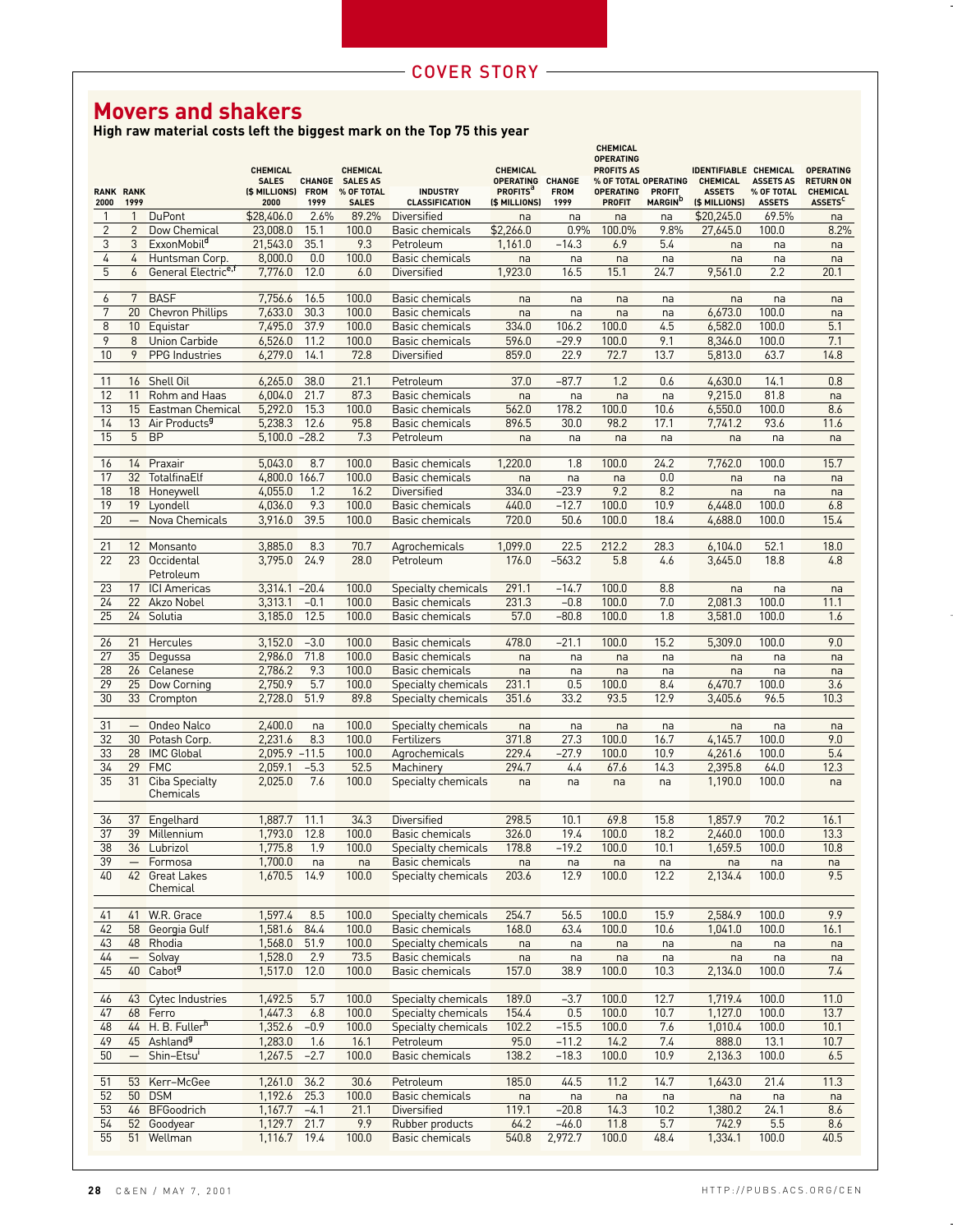#### **Top 75 ranking—continued**

|                     |                     |                            |                              |                     |                            |                                          |                                              |                     | <b>CHEMICAL</b><br><b>OPERATING</b> |                                             |                                |                             |                                              |
|---------------------|---------------------|----------------------------|------------------------------|---------------------|----------------------------|------------------------------------------|----------------------------------------------|---------------------|-------------------------------------|---------------------------------------------|--------------------------------|-----------------------------|----------------------------------------------|
|                     |                     |                            | <b>CHEMICAL</b>              |                     | <b>CHEMICAL</b>            |                                          | <b>CHEMICAL</b>                              |                     | <b>PROFITS AS</b>                   |                                             | <b>IDENTIFIABLE CHEMICAL</b>   |                             | <b>OPERATING</b>                             |
|                     |                     |                            | <b>SALES</b>                 | <b>CHANGE</b>       | <b>SALES AS</b>            |                                          | <b>OPERATING</b>                             | <b>CHANGE</b>       | % OF TOTAL OPERATING                |                                             | <b>CHEMICAL</b>                | <b>ASSETS AS</b>            | <b>RETURN ON</b>                             |
| <b>RANK</b><br>2000 | <b>RANK</b><br>1999 |                            | <b>(\$ MILLIONS)</b><br>2000 | <b>FROM</b><br>1999 | % OF TOTAL<br><b>SALES</b> | <b>INDUSTRY</b><br><b>CLASSIFICATION</b> | <b>PROFITS</b> <sup>a</sup><br>(\$ MILLIONS) | <b>FROM</b><br>1999 | <b>OPERATING</b><br><b>PROFIT</b>   | <b>PROFIT</b><br><b>MARGIN</b> <sup>D</sup> | <b>ASSETS</b><br>(\$ MILLIONS) | % OF TOTAL<br><b>ASSETS</b> | <b>CHEMICAL</b><br><b>ASSETS<sup>C</sup></b> |
| 56                  | 47                  | <b>CF</b> Industries       | \$1,100.9                    | 0.6%                | 100.0%                     | Agrochemicals                            | $$ -63.6$                                    | $-4.2%$             | 100.0%                              | $-5.8%$                                     | \$1.512.6                      | 100.0%                      | $-4.2%$                                      |
| 57                  | 64                  | <b>Sterling Chemicals</b>  | 1.078.4                      | 49.6                | 100.0                      | Basic chemicals                          | 101.6                                        | 20,220.0            | 100.0                               | 9.4                                         | 701.2                          | 100.0                       | 14.5                                         |
| 58                  | 54                  | Clariant                   | 1,062.9                      | 18.2                | 100.0                      | Specialty chemicals                      | 59.8                                         | 19.6                | 100.0                               | 5.6                                         | 834.9                          | 100.0                       | 7.2                                          |
| 59                  | 63                  | Terra Industries           | 1,001.2                      | 34.5                | 100.0                      | Agrochemicals                            | 42.8                                         | $-167.9$            | 100.0                               | 4.3                                         | 1,512.6                        | 100.0                       | 2.8                                          |
| 60                  | 49                  | Farmland                   | 979.2                        | $-2.3$              | 8.0                        | Agricultural                             | $-17.5$                                      | $-45.3$             | $-14.2$                             | $-1.8$                                      | 596.4                          | 18.2                        | $-2.9$                                       |
|                     |                     | Industries                 |                              |                     |                            | supplies                                 |                                              |                     |                                     |                                             |                                |                             |                                              |
|                     |                     |                            |                              |                     |                            |                                          |                                              |                     |                                     |                                             |                                |                             |                                              |
| 61                  | 57                  | <b>Arch Chemicals</b>      | 941.2                        | 7.0                 | 100.0                      | Basic chemicals                          | 60.5                                         | $-0.2$              | 100.0                               | 6.4                                         | 1.073.6                        | 100.0                       | 5.6                                          |
| 62                  | 55                  | <b>NL</b> Industries       | 922.3                        | 1.5                 | 100.0                      | Basic chemicals                          | 212.5                                        | 45.8                | 100.0                               | 23.0                                        | 1,120.8                        | 100.0                       | 19.0                                         |
| 63                  | 59                  | Albemarle                  | 917.5                        | 8.5                 | 100.0                      | Specialty chemicals                      | 142.0                                        | 24.5                | 100.0                               | 15.5                                        | 981.8                          | 100.0                       | 14.5                                         |
| 64                  | 34                  | Cognis                     | 910.0                        | $-49.0$             | 100.0                      | Specialty chemicals                      | na                                           | na                  | na                                  | na                                          | na                             | na                          | na                                           |
| 65                  | 56                  | International Paper        | 845.0                        | $-4.5$              | 3.0                        | Basic chemicals                          | na                                           | na                  | na                                  | na                                          | na                             | na                          | na                                           |
|                     |                     |                            |                              |                     |                            |                                          |                                              |                     |                                     |                                             |                                |                             |                                              |
| 66                  | 60                  | Ethyl                      | 820.9                        | $-2.7$              | 100.0                      | <b>Basic chemicals</b>                   | 53.0                                         | $-51.3$             | 100.0                               | 6.5                                         | 1.001.6                        | 100.0                       | 5.3                                          |
| 67                  | 61                  | Int. Spec. Products        | 783.9                        | $-0.4$              | 100.0                      | Specialty chemicals                      | 112.0                                        | $-27.3$             | 100.0                               | 14.3                                        | 1.960.3                        | 100.0                       | 5.7                                          |
| 68                  | 70                  | Sunoco                     | 730.0                        | 37.7                | 5.2                        | Petroleum                                | 57.0                                         | 16.3                | 7.3                                 | 7.8                                         | 709.0                          | 13.1                        | 8.0                                          |
| 69                  | 66                  | Alcoa                      | 702.7                        | 14.4                | 3.1                        | Nonferrous metals                        | na                                           | na                  | na                                  | na                                          | na                             | na                          | na                                           |
| 70                  | 65                  | Stepan                     | 698.9                        | 4.8                 | 100.0                      | Specialty chemicals                      | 32.0                                         | $-23.4$             | 100.0                               | 4.6                                         | 415.0                          | 100.0                       | 7.7                                          |
|                     |                     |                            |                              |                     |                            |                                          |                                              |                     |                                     |                                             |                                |                             |                                              |
| 71                  | 67                  | Vulcan                     | 605.8                        | 11.1                | 24.3                       | Nonmetallic minerals                     | $-20.1$                                      | $-177.9$            | $-5.7$                              | $-3.3$                                      | 634.5                          | 19.7                        | $-3.2$                                       |
| 72                  | 69                  | Phelps Dodge               | 598.4                        | 10.2                | 13.2                       | <b>Diversified</b>                       | 88.1                                         | $-20.1$             | 29.9                                | 14.7                                        | 768.6                          | 9.8                         | 11.5                                         |
| 73                  | 71                  | Sigma Aldrich <sup>e</sup> | 548.2                        | 5.6                 | 50.0                       | Specialty chemicals                      | na                                           | na                  | na                                  | na                                          | na                             | na                          | na                                           |
| 74                  | 72                  | Borden                     | 491.1                        | 21.9                | 100.0                      | <b>Basic chemicals</b>                   | 37.0                                         | $-15.1$             | 100.0                               | 7.5                                         | 388.8                          | 100.0                       | 9.5                                          |
| 75                  | 73                  | Mississippi                | 485.2                        | 3.7                 | 100.0                      | Basic chemicals                          | $-19.6$                                      | $-330.6$            | 100.0                               | $-4.0$                                      | 870.7                          | 100.0                       | $-2.3$                                       |
|                     |                     | Chemical <sup>k</sup>      |                              |                     |                            |                                          |                                              |                     |                                     |                                             |                                |                             |                                              |

a Operating profit is sales less administrative expenses and cost of sales. **b** Chemical operating profit as a percentage of sales. **c** Chemical operating profit as a percent-<br>age of identifiable assets. **a** Profits and pr a significant amount of nonchemical products. **g** Fiscal year ended Sept. 30. **h** Fiscal year ended Dec. 2. **i** Fiscal year ended Mar. 31. **j** Fiscal year ended Aug. 31. **k** Fiscal year ended June 30. **na** = not available.

ing the promises throughout the year had little idea that the talks would drag on until the deal closed on Feb. 6.

Because C&EN can't retroactively combine the two companies for 2000, Dow and Carbide are still separate, according to our list.

But if C&EN did break the rules, it would have listed Dow's sales at \$29.5 billion, ahead of DuPont by \$1.1 billion. That is still pretty close—way too close for C&EN to make any kind of prediction for next year. Perhaps DuPont will make acquisitions that will change the picture. Maybe natural gas and energy prices will drop and take petrochemical prices with them, affecting Dow more than DuPont for the full year. Having learned our lesson, C&EN will avoid making any more predictions—at least for awhile.

It is worth noting that Dow had the highest operating profits of any of the companies reporting. However, DuPont does not report earnings before taxes, depreciation, one-time items, and other charges on each of its segments, so it is excluded from this comparison.

Mergers and acquisitions usually leave

THE BIG LIST **Compiling The Top 75**

EN ranks the Top 75<br>U.S. chemical productions<br>of the sales of chemical<br>defined as sales of chemical U.S. chemical producdefined as sales of chemical and allied products, except pharmaceuticals. Ranking the companies by chemical sales is the only way that privately held companies, some diversified producers, and the U.S. operations of many foreignowned producers can be included. However, because chemical sales are derived

from company annual reports, nonchemical products often creep in. For instance, GE Plastics' results include Lexan polycarbonate sheet and other finished plastic products.

Also, C&EN does not restate prior-year results, except when a company changes accounting procedures. Thus, Cognis is posting a large decrease because last year it was counted as its parent company, Henkel.

Nor does C&EN routinely restate prior-year rankings, and in the case of mergers and acquisitions, the ranking of the surviving company is used.

C&EN tries to treat the chemical operations of foreign-owned companies the same as it treats those of U.S. owned companies—that is, chemical sales that are administered by the U.S. headquarters. But if the U.S. headquarters has responsibility for the products, they can go anywhere in the world. BASF's results, therefore, might be

the biggest mark on the Top 75 list. They account for companies moving up or down the ranks and disappearing from the list altogether, especially when two companies that were on the list—like Dow and Carbide or Exxon and Mobil—combine.

This year, deals haven't affected the list much. The most noticeable change is the increase in revenues at many companies. Even with the U.S. economic slowdown that began toward the end of the year, the combined sales of the companies on our list hit \$262.4 billion, a 16% jump since last year. This increase is mostly due to higher

> below readers' expectations because they do not represent the sales of all of BASF AG. A comparison of total global operations of chemical producers is scheduled to appear in the July 23 issue of C&EN.

To compile the information included for the Top 75 U.S. chemical producers, C&EN uses, for the most part, official company documents such as annual reports and 10K filings with the Securities & Exchange Commission. For privately held companies and some foreign producers, company interviews are used.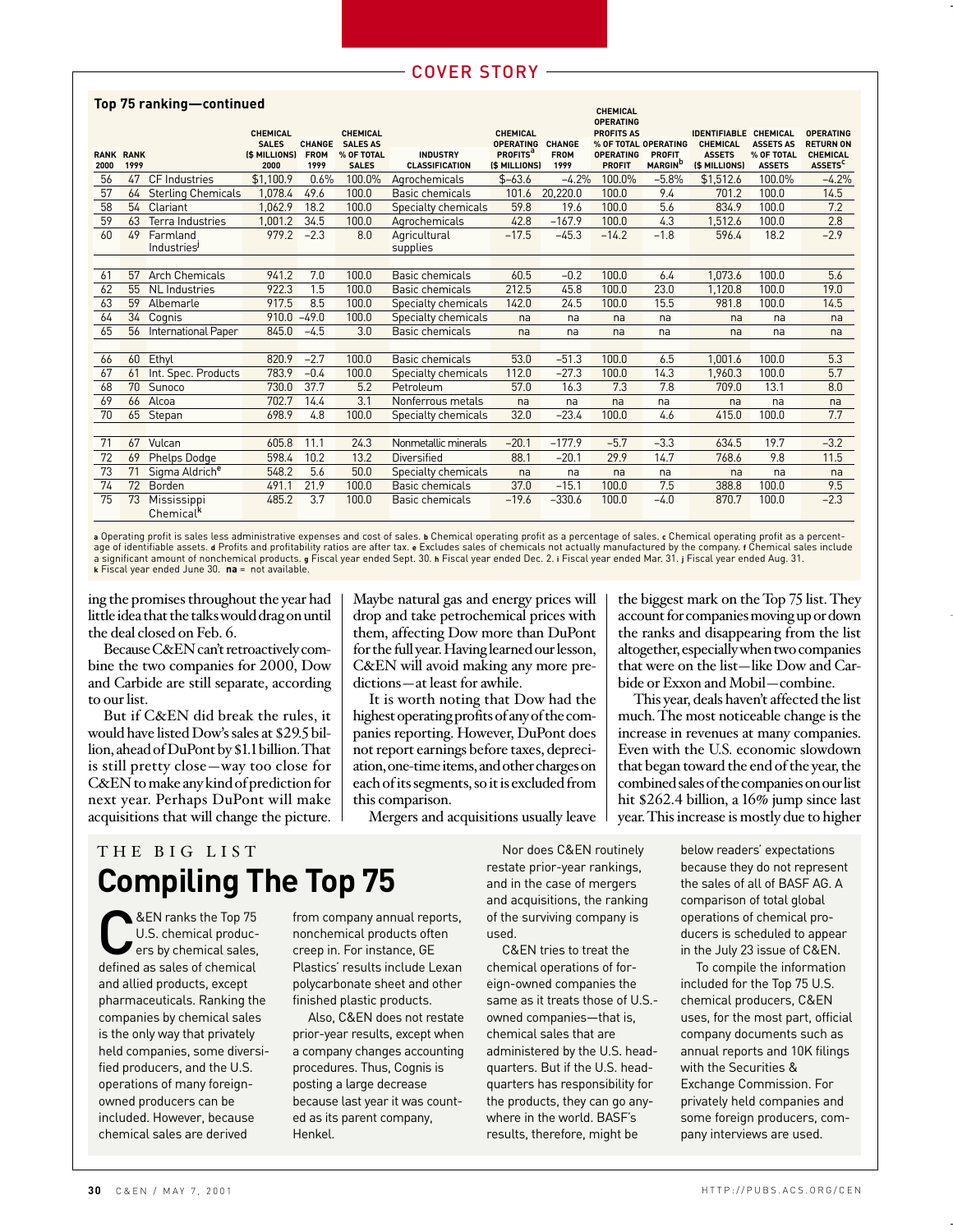## **The ABCs of the chemical industry**

**The Top 75 in terms of chemical sales, operating profits, assets, and profitability**

|                                 | <b>CHEMICAL SALES</b> |                 |                          |         | <b>CHEMICAL OPERATING PROFITS</b> |                          |       |                                | <b>CHEMICAL OPERATING PROFIT MARGIN</b> | <b>IDENTIFIABLE CHEMICAL ASSETS</b> |                          |                          | <b>RETURN ON CHEMICAL ASSETS</b><br><b>RANK</b> |                          |                          |  |
|---------------------------------|-----------------------|-----------------|--------------------------|---------|-----------------------------------|--------------------------|-------|--------------------------------|-----------------------------------------|-------------------------------------|--------------------------|--------------------------|-------------------------------------------------|--------------------------|--------------------------|--|
| <b>\$MILLIONS</b>               | 2000                  | 2000            | <b>RANK</b><br>1999      | 2000    | 2000                              | <b>RANK</b><br>1999      | 2000  | <b>RANK</b><br>2000            | 1999                                    | 2000                                | 2000                     | <b>RANK</b><br>1999      | 2000                                            | 2000                     | 1999                     |  |
| <b>Air Products</b>             | \$5,238.3             | 14              | 13                       | \$896.5 | 6                                 | 7                        | 17.1% |                                | 10                                      | \$7,741.2                           |                          | 10                       | 11.6%                                           | 14                       | 25                       |  |
| <b>Akzo Nobel</b>               | 3,313.1               | 24              | 22                       | 231.3   | 22                                | 20                       | 7.0   | 40                             | 40                                      | 2,081.3                             | 29                       | $\overline{\phantom{0}}$ | 11.1                                            | 17                       | $\overline{\phantom{0}}$ |  |
| Albemarle                       | 917.5                 | 63              | 59                       | 142.0   | $\overline{34}$                   | $\overline{38}$          | 15.5  | 11                             | 16                                      | 981.8                               | 46                       | 41                       | 14.5                                            | 9                        | 14                       |  |
| Alcoa                           | 702.7                 | 69              | 66                       | na      | $\overline{\phantom{0}}$          |                          | 0.0   |                                |                                         | na                                  | $\qquad \qquad -$        | $\qquad \qquad -$        | na                                              |                          | $\qquad \qquad -$        |  |
| <b>Arch Chemicals</b>           | 941.2                 | 61              | 57                       | 60.5    | 43                                | $\overline{43}$          | 6.4   | $\overline{42}$                | $\overline{43}$                         | 1,073.6                             | $\overline{42}$          | 46                       | 5.6                                             | 40                       | $\overline{28}$          |  |
|                                 |                       |                 |                          |         |                                   |                          |       |                                |                                         |                                     |                          |                          |                                                 |                          |                          |  |
| Ashland                         | 1,283.0               | 49              | 45                       | 95.0    | 40                                | 40                       | 7.4   | 39                             | 37                                      | 888.0                               | 47                       | 43                       | 10.7                                            | 20                       | $\overline{13}$          |  |
| <b>BASF</b>                     | 7,756.6               | 6               | 7                        | na      | $\overline{\phantom{0}}$          |                          | 0.0   |                                |                                         | na                                  | $\overline{\phantom{0}}$ | $\overline{\phantom{0}}$ | na                                              | $\overline{\phantom{0}}$ | $\qquad \qquad -$        |  |
| <b>BFGoodrich</b>               | 1,167.7               | $\overline{53}$ | 46                       | 119.1   | 36                                | 31                       | 10.2  | 28                             | 23                                      | 1,380.2                             | $\overline{37}$          | $\overline{33}$          | 8.6                                             | 28                       | $\overline{21}$          |  |
| Borden                          | 491.1                 | 74              | 72                       | 37.0    | 51                                | 50                       | 7.5   | $\overline{38}$                | 50                                      | 388.8                               | 57                       | 53                       | 9.5                                             | $\overline{24}$          | 42                       |  |
| <b>BP</b>                       | 5,100.0               | 15              | 5                        | na      |                                   |                          | 0.0   |                                |                                         | na                                  | $\qquad \qquad -$        |                          | na                                              | $\qquad \qquad -$        |                          |  |
|                                 |                       |                 |                          |         |                                   |                          |       |                                |                                         |                                     |                          |                          |                                                 |                          |                          |  |
| Cabot                           | 1,517.0               | 45              | 40                       | 157.0   | 32                                | 21                       | 10.3  | 27                             | 7                                       | 2,134.0                             | 28                       | 31                       | 7.4                                             | 34                       | $\overline{6}$           |  |
| Celanese                        | 2.786.2               | 28              | 26                       | na      | $\qquad \qquad -$                 |                          | 0.0   | $\overline{\phantom{0}}$       |                                         | na                                  | $\overline{\phantom{0}}$ | $\overline{\phantom{0}}$ | na                                              | $\overline{\phantom{0}}$ | $\qquad \qquad -$        |  |
| <b>CF</b> Industries            | 1.100.9               | 56              | 47                       | $-63.6$ | 56                                | 55                       | def   | $\overline{\phantom{m}}$       | $\qquad \qquad -$                       | 1,512.6                             | $\overline{35}$          | $\overline{35}$          | $-4.2$                                          | $\overline{\phantom{m}}$ | $\qquad \qquad -$        |  |
| <b>Chevron Phillips</b>         | 7,633.0               | $\overline{7}$  | 20                       | na      | $\overline{\phantom{0}}$          | $\overline{\phantom{0}}$ | 0.0   |                                |                                         | 6,673.0                             | 8                        | 18                       | na                                              | $\qquad \qquad -$        | $\overline{\phantom{0}}$ |  |
| <b>Ciba Specialty Chemicals</b> | 2,025.0               | 35              | 31                       | na      | $\overline{\phantom{0}}$          | $\overline{\phantom{0}}$ | 0.0   | $\overline{\phantom{0}}$       | $\frac{1}{1}$                           | 1,190.0                             | 39                       | $\overline{36}$          | na                                              |                          | $\overline{\phantom{0}}$ |  |
|                                 |                       |                 |                          |         |                                   |                          |       |                                |                                         |                                     |                          |                          |                                                 |                          |                          |  |
| Clariant                        | 1,062.9               | 58              | 54                       | 59.8    | 44                                | $\qquad \qquad -$        | 5.6   | 44                             |                                         | 834.9                               | 49                       | $\qquad \qquad -$        | 7.2                                             | 35                       | $\qquad \qquad -$        |  |
| Cognis                          | 910.0                 | 64              | $\overline{34}$          | na      | $\overline{\phantom{0}}$          | $\overline{\phantom{0}}$ | 0.0   | $\qquad \qquad -$              | $\qquad \qquad -$                       | na                                  | $\qquad \qquad -$        | $\overline{\phantom{0}}$ | na                                              | $\qquad \qquad -$        | $\qquad \qquad -$        |  |
| Crompton                        | 2,728.0               | $\overline{30}$ | $\overline{33}$          | 351.6   | 14                                | 19                       | 12.9  | 18                             | 11                                      | 3,405.6                             | $\overline{22}$          | 26                       | 10.3                                            | 21                       | $\overline{12}$          |  |
| <b>Cytec Industries</b>         | 1,492.5               | 46              | 43                       | 189.0   | 27                                | 25                       | 12.7  | 19                             | 16                                      | 1.719.4                             | $\overline{32}$          | 32                       | 11.0                                            | 18                       | $\overline{9}$           |  |
| Degussa                         | 2,986.0               | 27              | 35                       | na      | $\overline{\phantom{0}}$          | $\overline{\phantom{m}}$ | 0.0   | $\overline{\phantom{m}}$       | $\qquad \qquad -$                       | na                                  | $\qquad \qquad -$        | $\qquad \qquad -$        | na                                              | $\overline{\phantom{m}}$ | $\qquad \qquad -$        |  |
|                                 |                       |                 |                          |         |                                   |                          |       |                                |                                         |                                     |                          |                          |                                                 |                          |                          |  |
| Dow Chemical                    | 23,008.0              | $\overline{2}$  | $\overline{2}$           | 2,266.0 | $\mathbf{1}$                      | $\mathbf{1}$             | 9.8   | 30                             | 11                                      | 27,645.0                            |                          | $\overline{2}$           | 8.2                                             | 31                       | $\overline{8}$           |  |
| Dow Corning                     | 2.750.9               | $\overline{29}$ | $\overline{25}$          | 231.1   | $\overline{22}$                   | $\overline{23}$          | 8.4   | $\overline{34}$                | $\overline{37}$                         | 6,470.7                             | 11                       | $\qquad \qquad -$        | $\overline{3.6}$                                | 46                       | $=$                      |  |
| <b>DSM</b>                      | 1.192.6               | 52              | 50                       |         | $\qquad \qquad -$                 | $\qquad \qquad -$        | 0.0   |                                | $\qquad \qquad -$                       |                                     | $\qquad \qquad -$        |                          |                                                 |                          | $\overline{\phantom{m}}$ |  |
| <b>DuPont</b>                   | 28,406.0              |                 | $\overline{1}$           | na      |                                   | $\overline{\phantom{0}}$ | 0.0   |                                | $\overline{\phantom{0}}$                | na<br>20.245.0                      | $\overline{2}$           | $\overline{1}$           | na                                              |                          | Ξ                        |  |
|                                 |                       | $\mathbf{1}$    |                          | na      | 10                                | $\overline{24}$          |       | $\overline{\phantom{m}}$<br>25 |                                         |                                     |                          |                          | na                                              | 28                       | $\overline{39}$          |  |
| Eastman Chemical                | 5,292.0               | 13              | 15                       | 562.0   |                                   |                          | 10.6  |                                | 46                                      | 6,550.0                             | 10                       | 11                       | 8.6                                             |                          |                          |  |
|                                 |                       |                 | 37                       | 298.5   | 18                                | 18                       | 15.8  | 10                             |                                         | 1,857.9                             | 31                       | 27                       |                                                 |                          | $\overline{7}$           |  |
| Engelhard                       | 1,887.7               | 36              | 10                       | 334.0   | 15                                | $\overline{29}$          |       |                                | 8<br>47                                 |                                     |                          | $\overline{9}$           | 16.1<br>5.1                                     | 4<br>43                  |                          |  |
| Equistar                        | 7,495.0               | $\overline{8}$  |                          |         |                                   |                          | 4.5   | 49                             |                                         | 6,582.0                             | 9                        |                          |                                                 |                          | 41                       |  |
| Ethyl                           | 820.9                 | 66              | 60                       | 53.0    | 48                                | 37                       | 6.5   | 41                             | 14                                      | 1,001.6                             | 45                       | 40                       | 5.3                                             | 42                       | 17                       |  |
| ExxonMobil <sup>a</sup>         | 21,543.0              | 3               | 3                        | 1,161.0 | $\overline{4}$                    |                          | 5.4   | 45                             | $\overline{\phantom{m}}$                | na                                  |                          | $\qquad \qquad$          | na                                              | $\qquad \qquad -$        | $\overline{\phantom{m}}$ |  |
| <b>Farmland Industries</b>      | 979.2                 | 60              | 49                       | $-17.5$ | 53                                | $\overline{52}$          | def   | $\overline{\phantom{0}}$       | $\overline{\phantom{0}}$                | 596.4                               | 55                       | 48                       | $-2.9$                                          |                          | $=$                      |  |
|                                 |                       |                 |                          |         |                                   |                          |       |                                |                                         |                                     |                          |                          |                                                 |                          |                          |  |
| Ferro                           | 1,447.3               | 47              | 68                       | 154.4   | 33                                | 44                       | 10.7  | 24                             | 29                                      | 1,127.0                             | 40                       | 55                       | 13.7                                            | 11                       | $\overline{3}$           |  |
| <b>FMC</b>                      | 2,059.1               | $\overline{34}$ | $\overline{29}$          | 294.7   | $\overline{19}$                   | 17                       | 14.3  | 15                             | $\overline{19}$                         | 2,395.8                             | $\overline{25}$          | $\overline{22}$          | 12.3                                            | 13                       | $\overline{20}$          |  |
| Formosa                         | 1,700.0               | $\overline{39}$ | $\qquad \qquad -$        | na      | $\overline{\phantom{0}}$          |                          | 0.0   | $\overline{\phantom{0}}$       | $\qquad \qquad -$                       | na                                  |                          |                          | na                                              | $\qquad \qquad -$        | $\frac{1}{5}$            |  |
| <b>General Electric</b>         | 7,776.0               | 5               | $\overline{6}$           | 1,923.0 | $\overline{2}$                    | $\overline{2}$           | 24.7  | $\overline{2}$                 | $\overline{2}$                          | 9,561.0                             | $\overline{3}$           | $\overline{5}$           | 20.1                                            | $\mathbf{1}$             |                          |  |
| Georgia Gulf                    | 1,581.6               | $\overline{42}$ | 58                       | 168.0   | 31                                | 41                       | 10.6  | $\overline{25}$                | $\overline{25}$                         | 1.041.0                             | 43                       | 38                       | 16.1                                            | $\overline{4}$           | $\overline{27}$          |  |
|                                 |                       |                 |                          |         |                                   |                          |       |                                |                                         |                                     |                          |                          |                                                 |                          |                          |  |
| Goodyear                        | 1,129.7               | 54              | $\overline{52}$          | 64.2    | 42                                | 36                       | 5.7   | 43                             | $\overline{20}$                         | 742.9                               | 51                       | 49                       | 8.6                                             | $\overline{28}$          | $\overline{4}$           |  |
| <b>Great Lakes Chemical</b>     | 1,670.5               | 40              | 42                       | 203.6   | 26                                | 28                       | 12.2  | 20                             | 26                                      | 2,134.4                             | 27                       | 25                       | 9.5                                             | $\overline{24}$          | $\overline{30}$          |  |
| H. B. Fuller                    | 1,352.6               | 48              | 44                       | 102.2   | 38                                | 35                       | 7.6   | 37                             | 36                                      | 1.010.4                             | 44                       | $\overline{39}$          | 10.1                                            | 22                       | 16                       |  |
| <b>Hercules</b>                 | 3,152.0               | 26              | 21                       | 478.0   | 11                                | 8                        | 15.2  | 12                             | 3                                       | 5.309.0                             | 15                       | 12                       | 9.0                                             | 26                       | $\overline{26}$          |  |
| Honeywell                       | 4,055.0               | 18              | 18                       | 334.0   | 15                                | 12                       | 8.2   | 35                             | $\overline{28}$                         | na                                  | $\overline{\phantom{0}}$ |                          | na                                              | $\qquad \qquad -$        | $\overline{\phantom{m}}$ |  |
|                                 |                       |                 |                          |         |                                   |                          |       |                                |                                         |                                     |                          |                          |                                                 |                          |                          |  |
| Huntsman Corp.                  | 8,000.0               | 4               | 4                        | na      | $\overline{\phantom{0}}$          |                          | 0.0   | $\overline{\phantom{0}}$       | $\frac{1}{1}$                           | na                                  | $\overline{\phantom{0}}$ |                          | na                                              |                          | $\overline{\phantom{0}}$ |  |
| <b>ICI Americas</b>             | 3.314.1               | $\overline{23}$ | 17                       | 291.1   | $\overline{20}$                   | 14                       | 8.8   | 33                             | 40                                      | na                                  | $\qquad \qquad -$        | $\overline{\phantom{0}}$ | na                                              |                          | $\qquad \qquad -$        |  |
| <b>IMC Global</b>               | 2,095.9               | $\overline{33}$ | $\overline{28}$          | 229.4   | $\overline{24}$                   | $\overline{15}$          | 10.9  | $\overline{21}$                | $\overline{18}$                         | 4,261.6                             | $\overline{18}$          | $\overline{15}$          | 5.4                                             | 41                       | $\overline{34}$          |  |
| <b>International Paper</b>      | 845.0                 | 65              | 56                       | 1d      |                                   |                          | 0.0   |                                |                                         | Пd                                  |                          |                          | 1 Id                                            |                          |                          |  |
| <b>International Specialty</b>  | 783.9                 | 67              | 61                       | 112.0   | $\overline{37}$                   | 32                       | 14.3  | 15                             | 4                                       | 1,960.3                             | $\overline{30}$          | 28                       | 5.7                                             | 39                       | $\overline{28}$          |  |
| Products                        |                       |                 |                          |         |                                   |                          |       |                                |                                         |                                     |                          |                          |                                                 |                          |                          |  |
|                                 |                       |                 |                          |         |                                   |                          |       |                                |                                         |                                     |                          |                          |                                                 |                          |                          |  |
| Kerr-McGee                      | 1,261.0               | 51              | $\overline{53}$          | 185.0   | $\overline{28}$                   | $\overline{33}$          | 14.7  | $\overline{13}$                | 14                                      | 1,643.0                             | $\overline{34}$          | $\overline{37}$          | 11.3                                            | 16                       | $\overline{18}$          |  |
| Lubrizol                        | 1,775.8               | $\overline{38}$ | 36                       | 178.8   | $\overline{29}$                   | $\overline{22}$          | 10.1  | 29                             | $\overline{21}$                         | 1,659.5                             | 33                       | $\overline{29}$          | 10.8                                            | 19                       | $\overline{9}$           |  |
| Lyondell                        | 4,036.0               | $\overline{19}$ | $\overline{19}$          | 440.0   | 12                                | $\overline{13}$          | 10.9  | $\overline{21}$                | $\overline{29}$                         | 6,448.0                             | $\overline{12}$          | $\overline{4}$           | 6.8                                             | 37                       | $\overline{38}$          |  |
| Millennium                      | 1,793.0               | 37              | 39                       | 326.0   | 17                                | 26                       | 18.2  | 6                              | $\overline{32}$                         | 2,460.0                             | 24                       | 20                       | 13.3                                            | 12                       | $\overline{35}$          |  |
| Mississippi Chemical            | 485.2                 | 75              | 73                       | $-19.6$ | 54                                | 49                       | def   | —                              | $\qquad \qquad -$                       | 870.7                               | 48                       | 42                       | $-2.3$                                          | $\overline{\phantom{0}}$ | 44                       |  |
|                                 |                       |                 |                          |         |                                   |                          |       |                                |                                         |                                     |                          |                          |                                                 |                          |                          |  |
| Monsanto                        | 3,885.0               | 21              | 12                       | 1,099.0 | 5                                 | 5                        | 28.3  | $\mathbf{1}$                   | 9                                       | 6,104.0                             | 13                       | $\qquad \qquad -$        | 18.0                                            | 3                        |                          |  |
| <b>NL</b> Industries            | 922.3                 | 62              | 55                       | 212.5   | $\overline{25}$                   | 39                       | 23.0  | 4                              | 24                                      | 1,120.8                             | 41                       | 51                       | 19.0                                            | $\overline{2}$           | $\overline{2}$           |  |
| Nova Chemicals                  | 3,916.0               | $\overline{20}$ | $\overline{\phantom{m}}$ | 720.0   | $\overline{8}$                    |                          | 18.4  | $\overline{5}$                 | $\overline{\phantom{m}}$                | 4,688.0                             | 16                       | $\qquad \qquad -$        | 15.4                                            | 7                        | $\qquad \qquad -$        |  |
| Occidental Petroleum            | 3,795.0               | $\overline{22}$ | $\overline{23}$          | 176.0   | 30                                | $\overline{53}$          | 4.6   | 47                             | $\qquad \qquad -$                       | 3,645.0                             | 20                       | 14                       | 4.8                                             | 44                       | $=$                      |  |
| Ondeo Nalco                     | 2,400.0               | 31              | $\overline{\phantom{m}}$ | na      | $\overline{\phantom{0}}$          | $\overline{\phantom{m}}$ | 0.0   | $\overline{\phantom{0}}$       | $\qquad \qquad -$                       | na                                  | $\overline{\phantom{m}}$ | $\overline{\phantom{m}}$ | na                                              | $\overline{\phantom{m}}$ | $\qquad \qquad -$        |  |
|                                 |                       |                 |                          |         |                                   |                          |       |                                |                                         |                                     |                          |                          |                                                 |                          |                          |  |
| Phelps Dodge                    | 598.4                 | $\overline{72}$ | 69                       | 88.1    | 41                                | 42                       | 14.7  | $\overline{13}$                | 6                                       | 768.6                               | $\overline{50}$          | 45                       | 11.5                                            | 15                       | $\overline{14}$          |  |
| Potash Corp.                    | 2,231.6               | 32              | 30                       | 371.8   | 13                                | 56                       | 16.7  | 8                              | $\qquad \qquad -$                       | 4,145.7                             | 19                       | 19                       | 9.0                                             | 26                       | $\equiv$                 |  |
| PPG Industries                  | 6,279.0               | 10              | 9                        | 859.0   | 7                                 | 6                        | 13.7  | 17                             | $\overline{21}$                         | 5,813.0                             | 14                       | 13                       | 14.8                                            | 8                        | 11                       |  |
| Praxair                         | 5,043.0               | 16              | $\overline{14}$          | 1,220.0 | $\overline{3}$                    | 4                        | 24.2  | $\overline{3}$                 | 5                                       | 7,762.0                             | 6                        | $\overline{7}$           | 15.7                                            | 6                        | $\overline{21}$          |  |
| Rhodia                          | 1,568.0               | 43              | 48                       | na      | $\overline{\phantom{0}}$          | $\qquad \qquad -$        | 0.0   | $\qquad \qquad -$              | $\qquad \qquad -$                       | na                                  | $\qquad \qquad -$        | $\qquad \qquad -$        | na                                              | $\overline{\phantom{m}}$ |                          |  |
|                                 |                       |                 |                          |         |                                   |                          |       |                                |                                         |                                     |                          |                          |                                                 |                          |                          |  |
|                                 |                       |                 |                          |         |                                   |                          |       |                                |                                         |                                     |                          |                          |                                                 |                          |                          |  |